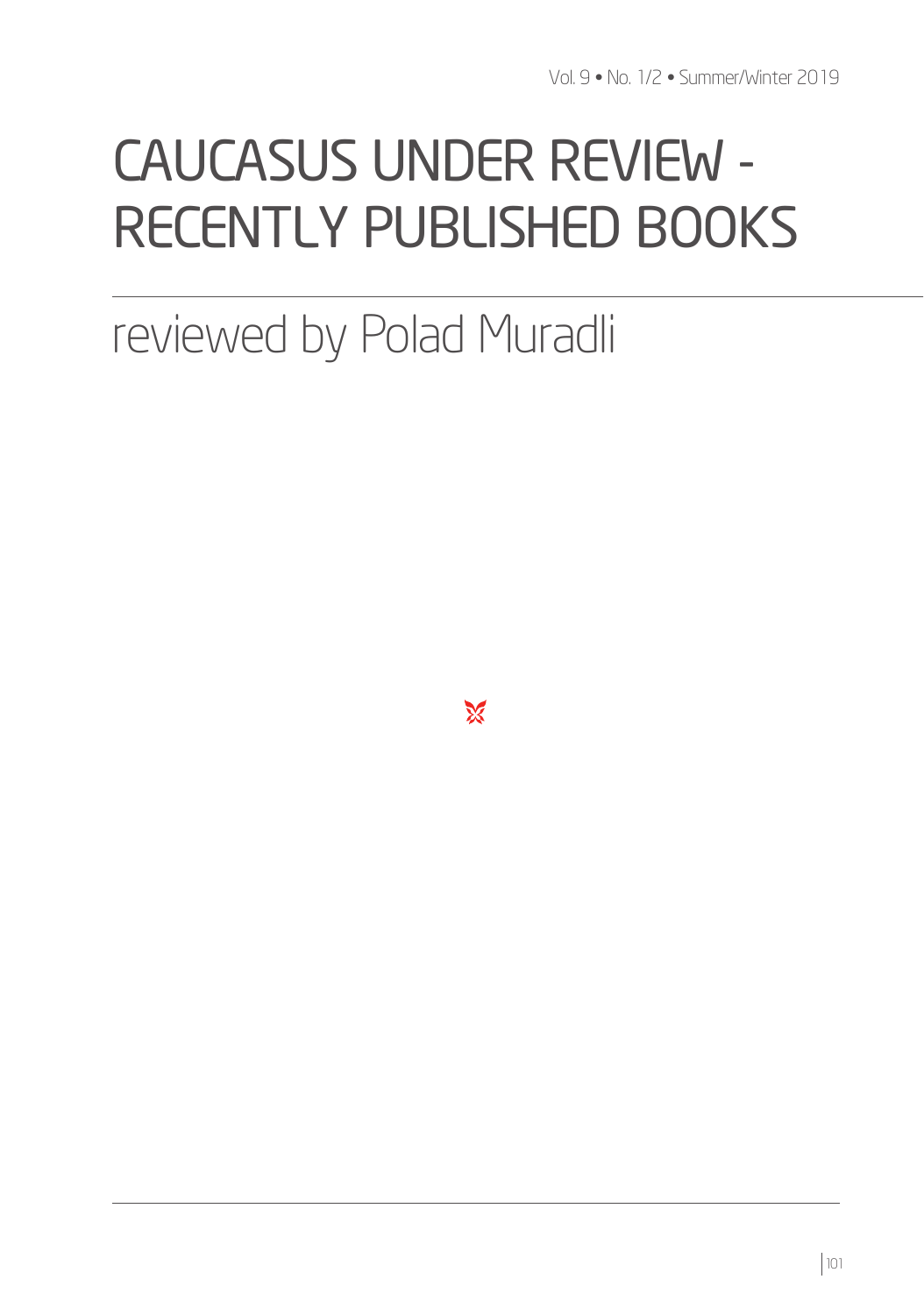## **CAUCASUS UNDER REVIEW RECENTLY PUBLISHED BOOKS**

## **Contested Territories and International Law: A Comparative Study of the Nagorno-Karabakh Conflict and the Aland Islands**

*By Kamal Makili-Aliyev*

*Contested Territories and International Law* explores the possibility of the resolution of the Azerbaijan–Armenia conflict over Nagorno-Karabakh through the implementation of good practices and experiences based on the Aland Islands precedent within the context of comparative international law. What are the similarities between the conflict situation in the Aland Islands, which was resolved at the beginning of the 20th century, and the protracted armed conflict over Nagorno-Karabakh, which has dominated the security agenda of the South Caucasus since the dissolution of the Soviet Union? How do differences in factors such as geographical location, territorial structures, historical contexts, and the political processes surrounding these two cases affect the way in which they have been treated? How did the principle of the right to self-determination evolve through the 20th century, and what suggestions does the Aland Islands case provide on matters of demilitarization, neutralization, and the rights of the minority? The book draws parallels between these two cases, ultimately endorsing the application of certain elements of the Aland Islands precedent to pave the way for a final solution of the Azerbaijan–Armenia conflict over Nagorno-Karabakh.

Dr. Kamal Makili-Aliyev is an Associate Professor at Malmo University and a researcher at the Faculty of Law, Lund University, and at the Raoul Wallenberg Institute of Human Rights and Humanitarian Law, Sweden. Having previously worked as a Senior Research Fellow at the Center for Strategic Studies and as the Senior Legal Officer in the Ministry of Defense of Azerbaijan, and having specialized in the fields of international law, security, defense and conflict, Dr. Makili-Aliyev has consistently been studying the conflict between Azerbaijan and Armenia from the perspective of international law for almost a decade. He has also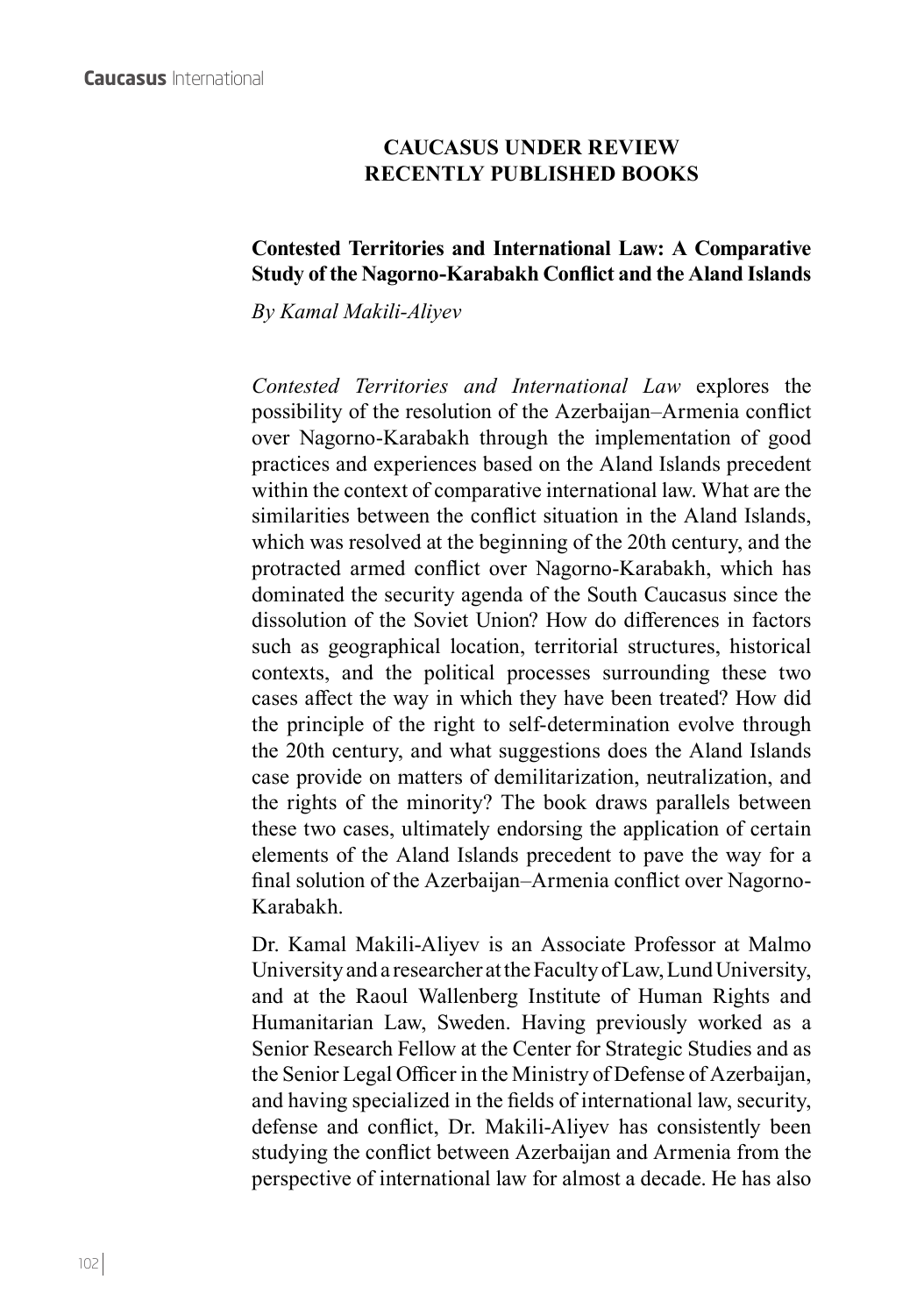served as a Vice-Rector of Lomonosov Moscow State University Baku Branch and as a Senior Legal Advisor at the Constitutional Court of Azerbaijan, and is a Fellow of the National Security Institute in Amherst, MA, USA.

The volume begins by mentioning that, in many recent cases of territorial conflicts, normative considerations and international law were cast aside in favour of political considerations. However, the author states that it is the normative basis, not political considerations, that allows for the peaceful and civil resolution of any conflict. Thus, in his book the author attempts to provide an answer to the question of how to return the narrative of the Nagorno-Karabakh conflict into the sphere of international law, as well as to present guidelines for governments concerned with how to approach the conflict from that viewpoint. The book continues by underlining that a similar situation to the one established around the dispute over Nagorno-Karabakh between Azerbaijan and Armenia arose in the early 20th century between Sweden and Finland over the sovereignty of the Aland Islands. It is argued that the Aland Islands case, resolved in 1921, represents an exemplary model for the solution of territorial conflicts while providing an effective framework to uphold the principles of territorial integrity and self-determination, as well as to respect the rights of minorities. The author, therefore, attempts to compare the cases of the Aland Islands and Nagorno-Karabakh from the perspective of international law, aiming to come up with an applicable solution to the latter conflict through best practices that can be acquired from the success of the earlier precedent.

Structured in four parts, the first two chapters of the book separately examine the aforementioned cases from the historical and legal standpoints. Referring to the history of both conflicts, the author emphasizes the actuality of both cases in the early 20th century. However, while the question regarding the Aland Islands found a longstanding resolution following the Paris Peace Conference of 1919, "the Nagorno-Karabakh situation was put into some sort of 'stasis' incorporated into the Soviet Union." Opining on the case in the European Court of Human Rights, along with numerous international legal documents, the author concludes the first chapter by claiming that Armenia has indeed adopted the role of an occupying power rather than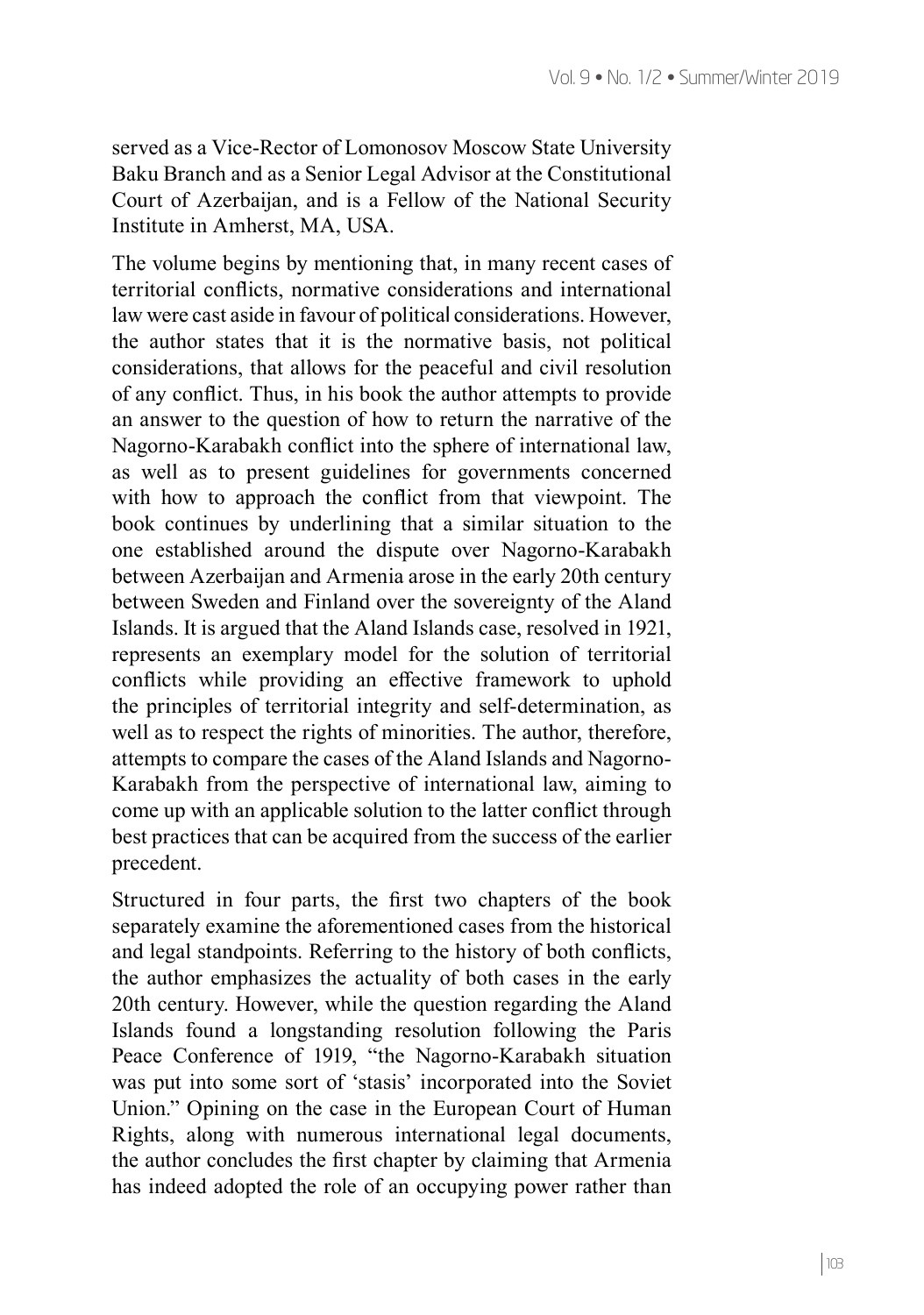that of a concerned kin-state within the context of the conflict over Nagorno-Karabakh. Thus, the right of the people to selfdetermination, which is the major argument that Armenia exploits to justify its behaviour, is inapplicable to the conflict in a broader sense and cannot give rise to a subsequent right to secession. That being said, the author warns against disregarding the interests of the Armenian population of Nagorno-Karabakh. Characterized as a minority within the territory of Azerbaijan, the Armenian community of Nagorno-Karabakh, according to the author, "has the right to internal self-determination, basically allowing for autonomous cultural, linguistic and economic development, without jeopardizing the territorial integrity of Azerbaijan." Subsequently, the second chapter presents the case of the Aland Islands as a successful example of the application of the abovementioned idea.

The third chapter presents a comparison of the two cases, and discusses the contrasting attitudes towards issues such as minority rights and protection, self-determination, and the role of third parties in the resolution processes of these conflicts. The final part of the book, in turn, advocates for the application of the Aland Islands precedent in the case of Nagorno-Karabakh, respectively responding to the three main questions derived from the former precedent, i.e., questions concerning: 1) autonomy and self-governance; 2) demilitarization and neutralization; and 3) minority rights in the autonomy. Accordingly, the author provides a specific set of recommendations in the form of principles to be applied for the peaceful resolution of the Azerbaijan–Armenia conflict over Nagorno-Karabakh under international law. All in all, this book can be considered a significant contribution to the field of conflict and international law.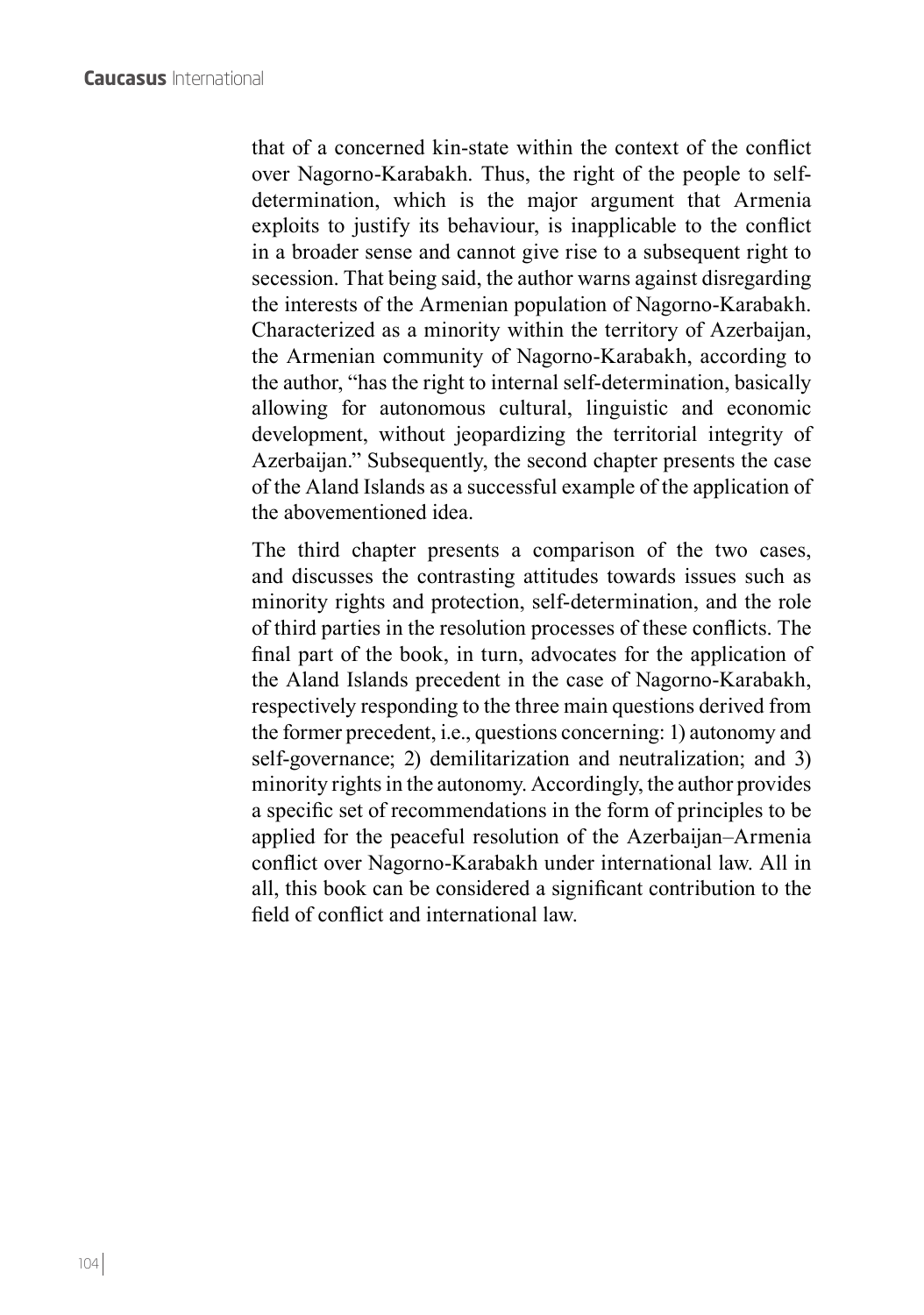#### **Europe in the Caucasus, Caucasus in Europe: Perspectives on the Construction of a Region**

*Edited by Andrey Makarychev & Thomas Kruessman*

From a purely academic perspective, one may point out the absence of an institutional basis for the South Caucasus as a region, since there is no regional organization that has managed to gather together all three Caucasian countries. Meanwhile, the Caucasus has always been a space mainly constructed by regional powers through different imaginary frameworks. From the EU perspective, "the South Caucasus is the part of post-Soviet area looking for independence from Moscow's spheres of influence," while from the Russian perspective, the region appears to be "a colonized periphery always tending to revolt against the core and thus displaying permanent security challenges." However, even the notion of a unified "space" fails to characterize the region, as all three members of the Caucasian trio define their foreign policy priorities as directly linked to three different regional poles, namely: Georgia to the EU; Armenia to Russia; and Azerbaijan to Turkey. This perspective, in turn, positions the members of the trio as the peripheries of different centers, which makes them highly dependent on and vulnerable to the dynamics of change in the relations between the key power holders. The book *Europe in the Caucasus, Caucasus in Europe*, in fact, moves away from the traditional viewpoint of European studies, which considers the countries of the region as objects of Europeanization, and embraces precisely this idea of examining the South Caucasus through links to the major regional powers.

This volume is edited by Andrey Makarychev, guest professor at the Johan Skytte Institute of Political Science at the University of Tartu, and Thomas Kruessman, Senior Research Associate with the Global Europe Centre of the University of Kent and coordinator of the Erasmus+ CBHR project "Modernisation of master programmes for future judges, prosecutors, investigators with respect to European standard on human rights" with the University of Graz. The book is one result of the project "Developing European Studies in the Caucasus" carried out by the Jean Monnet Network. This network, a consortium of EUbased universities and their partners from Turkey, Russia, and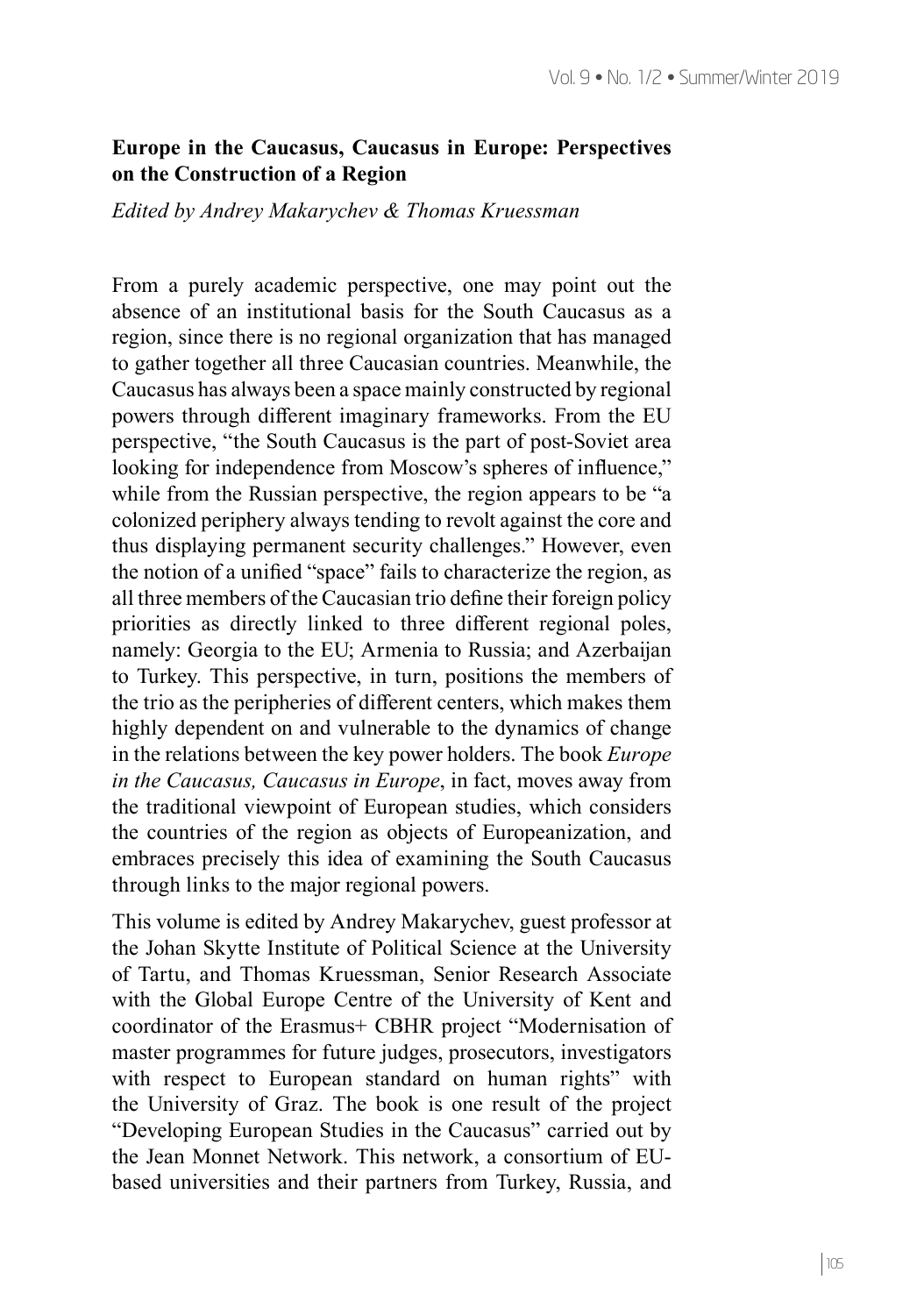the South Caucasian countries, has the principal aim of fostering novel approaches toward promoting European Studies in the Caucasus in both the academic and the educational realms.

The title *Europe in the Caucasus, Caucasus in Europe* reflects the purpose of the volume to emphasize reciprocity and intersubjectivity with regard to the movement of ideas in areas such as rivalries between different integration systems on the southern and eastern fringes of Europe, various dimensions of interaction between the countries of the South Caucasus and the European Union in a situation of ongoing conflict with Russia, and different ways of using European experiences for the sake of domestic reforms in the South Caucasus. The contributions to this volume, in turn, are instrumental in discovering various layers and tiers of local politics, and deploying them in a broader international perspective. The topics range from identities to foreign policies, and from memory politics to religion.

The volume can be divided into three parts. The first mainly deals with an analysis of Georgia, its break-away territories, and the role of major international actors, namely the EU and Russia, in shaping Georgian foreign policy. In this respect, Camilla Callesen's article focuses on the social-psychological dimension of intractable conflicts and the role that relations between external actors' belief systems may play in this context, ultimately recommending the strategic incorporation of the abovementioned dimension into the conflict resolution process. Susane Szkola, in turn, examines emotion as a key element of national identity discourses by studying the region's engagement with the EU and Russia from the viewpoint of "emotional turn" in international relations. She demonstrates how emotive discourses play an explicitly political role by filling certain cognitive gaps in collective identities with vernacular narratives, including populist, mythologized, and conspiratorial storylines.

Adam Lenton, in his article, applies the interpretative approach to explain how important discourses are for constructing local perceptions about independence, autonomy, and statehood in Abkhazia and South Ossetia. David Matsaberidze's paper attempts to deconstruct the public political meta-narratives in order to explore the controversial representation of Russia in Georgian society. Shota Kakabadze, in his article, touching upon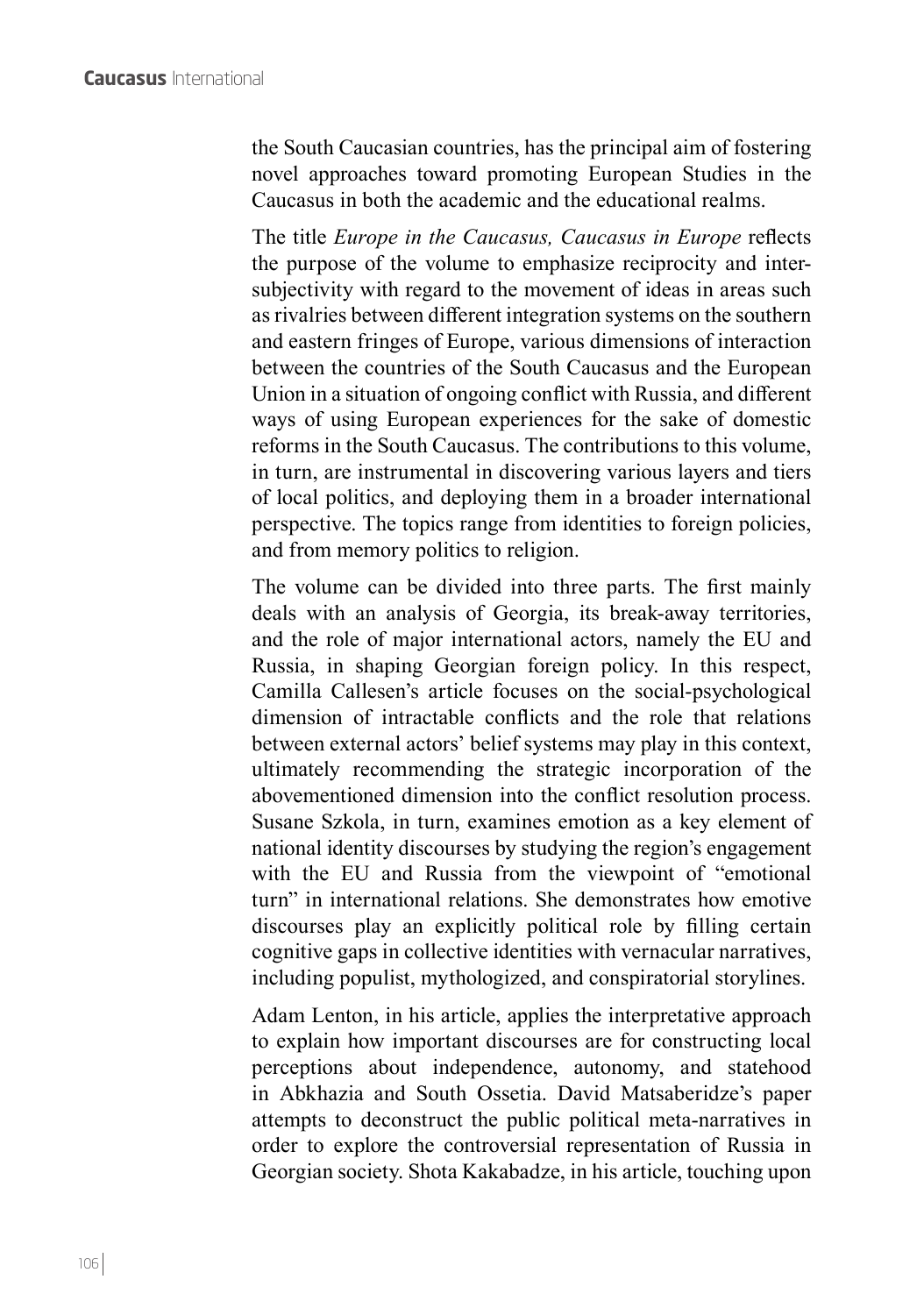memory politics in Georgia, analyzes the widespread references in Georgian society to Stalin as an Orthodox believer, ultimately providing an insight into the intricacies of the illiberal mindset in the country. Dali Osipashvili, in his turn, compares Georgian and Lithuanian media within the context of information wars, and shows how divergent the political trajectories of these countries that were once part of the Soviet Union are, hereinafter denouncing the use of the label "post-Soviet".

The second part of the book focuses more on the role of institutions and policy practices within the wider Caucasus region. Victoria Hudson, in her contribution, uses the concept of soft power to describe the nature of connections between the Georgian and Ukrainian Orthodox Churches of the Moscow Patriarchy with the Russian Orthodox Church. Vasif Huseynov also uses the idea of soft power for his analysis of Russian and Western approaches to the South Caucasus region, eventually demonstrating the deep gaps between these actors' understanding of soft power as a concept. Giorgi Gigitashvili, in turn, discusses the practicalities of EU policies, with particular attention paid to the efficiency of EU development assistance programs, by sharing his experience of measuring the results of EU-sponsored projects. By basing their research on anthropological and ethnographic data for Svaneti and its inhabitants, Sara Alexander and Michael Long attempt to explain how the concept of identity might be used for practical policies for tourism development. Olga Dorokhina, in her article, refers to various societal initiatives as means for reconciliation and peacemaking across the post-conflict borderlines, emphasizing the importance of cross- and trans-border connectivity in the Georgian context of European experiences.

The last section of the book presents a number of research notes on topics such as the economic, financial, and political role of China in the South Caucasus, the opportunities and limitations of the EU's depoliticized strategy towards Eastern Partnership countries, and the prospects for implementing new web-based technologies in the region. All in all, the articles and research notes collected in this volume are intended to fill certain existing gaps in academic scholarship on the South Caucasus and to offer new insights into regional studies, both from within and from outside.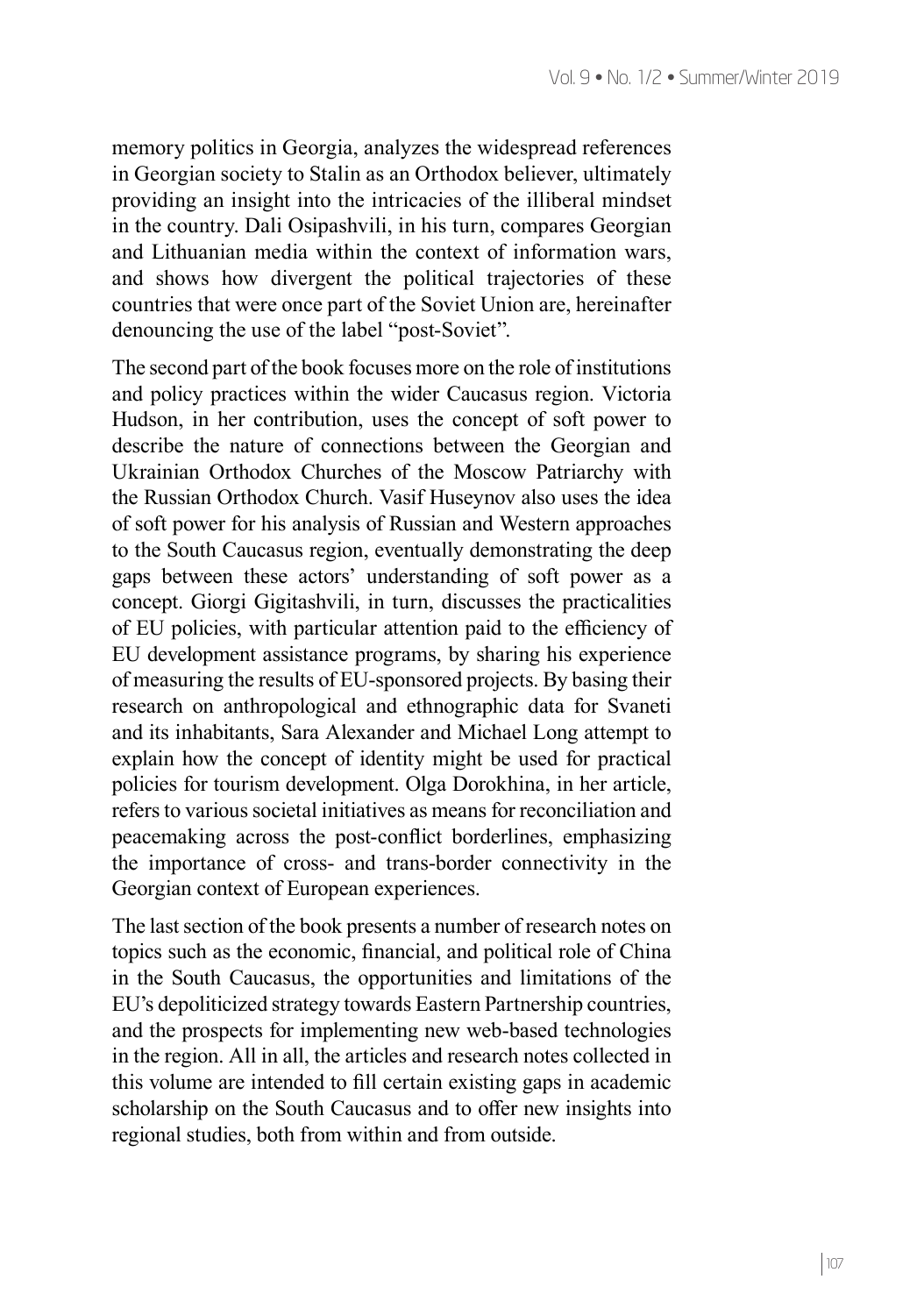#### **South Caucasus in Motion**

*World Bank Report*

The new World Bank Report *South Caucasus in Motion* provides a comprehensive assessment of poverty and inequality in the South Caucasus through the lens of mobility. It is based on an analysis of various sources of information, including household budget and perceptions surveys, administrative records on public services, international standardized test results, and even night-time light emission data, which, taken together, comprise a convincing body of evidence on the constraints on social, economic and spatial mobility in the region. The report emphasizes the notable improvements made by all three countries of the region that have allowed poverty to be significantly reduced during the last two decades, and introduces the new challenges that these countries face in their efforts to meet the aspirations of the emerging middle class.

Sustainable economic growth, poverty reduction, and shared prosperity require that the full potential of all geographical and administrative areas, population groups, and economic sectors be realized. Meanwhile, the report argues that Armenia, Azerbaijan, and Georgia have not yet integrated important geographical areas and population segments in full economic participation and social development. Economic gains have not been uniformly and equitably translated into greater welfare and opportunity among all households and individuals. By adopting various lenses on mobility, this book seeks to understand and consider mobility in the South Caucasus as a means to support all individuals in becoming integrated into and fully benefiting from economic development. According to the report, mobility is closely linked to the notion of equality of opportunity, as it helps individuals to reach their fullest potential, regardless of social, cultural, economic, or geographical characteristics.

In this respect, the first chapter of the report focuses on spatial inequalities. It describes an array of channels along which spatial disparities influence mobility, and it assesses variations in poverty, inequality, consumption, economic activity, and employment across geographical and administrative areas. Through indepth descriptive analyses of various sources of existing data, it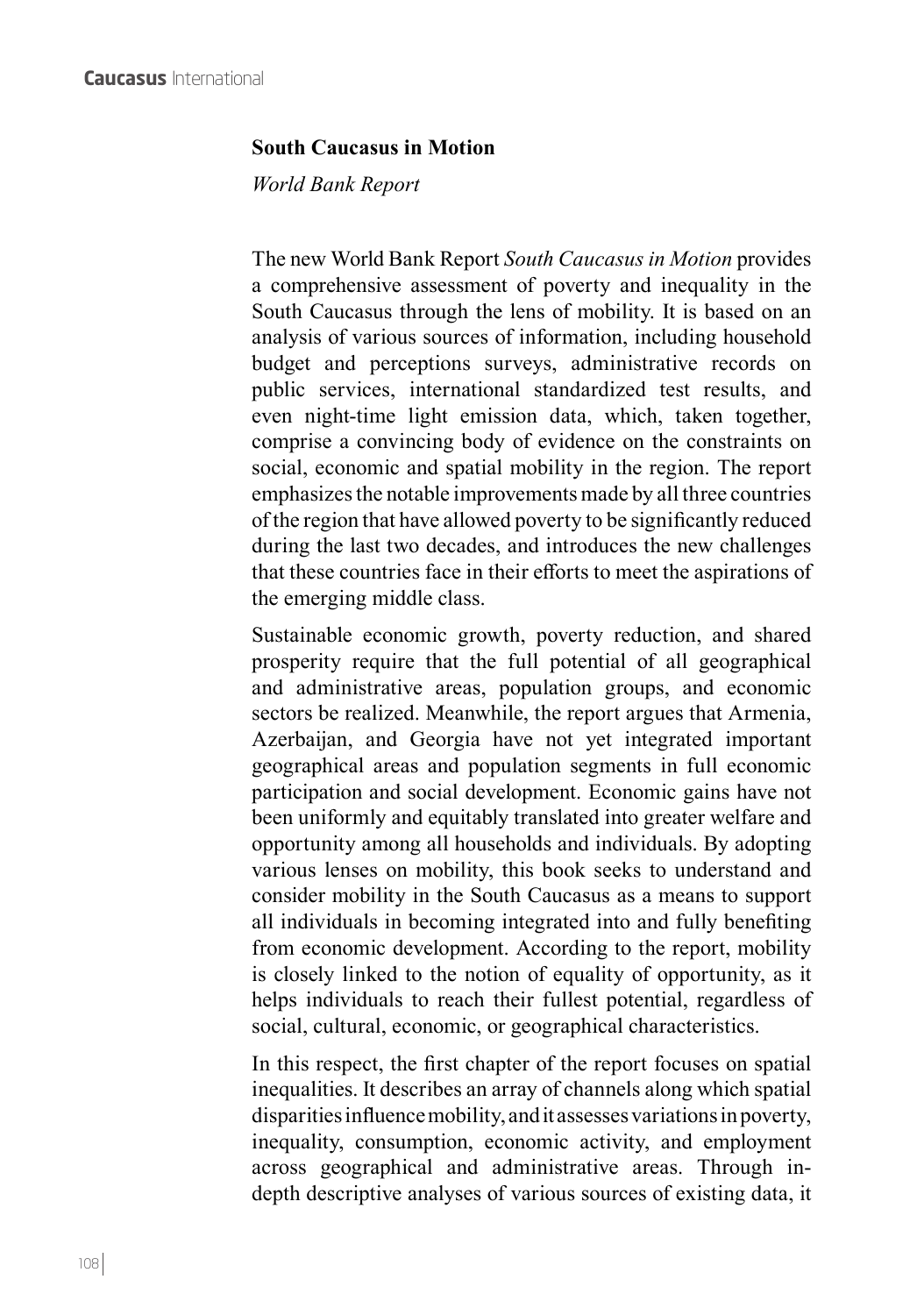presents evidence on spatial dynamics as a possible constraint to mobility in the South Caucasus. The chapter concludes that large spatial variations in poverty, inequality, and development across the regions and provinces of the South Caucasus negatively affect mobility and shared prosperity. The findings demonstrate a clear division between capital cities, secondary urban centers, and rural or hinterland areas, and emphasize that economic development has been mainly led by capital cities, while economic activity and market potential lag in other urban and rural areas. While poverty tends to persist in both urban and rural settings, the numerous geographical and demographic challenges of the latter lead to spatial disparities and poor connectivity, which reduces the opportunities for agglomeration and contributes to the isolation of large segments of the population. Hence, the three countries underutilize important resources for economic development and maintain unfair access to economic and social opportunities across spatial divides. The report suggests that reducing the negative effects of the spatial disparities over the three dimensions of economic geography – density, distance, and division – will be key to improving shared prosperity in the South Caucasus.

Chapter 2 focuses on the dynamics of social and economic mobility in the region. By economic mobility, the chapter refers to changes in the incomes of individuals and assesses the movements of households in and out of poverty. The chapter identifies and explores the characteristics of households based on poverty and welfare status, including chronically poor households, vulnerable households, and middle-class households. It draws lessons from the characteristics of households that have managed to escape and remain out of poverty and the contrast between these households and those that are chronically poor. The chapter also analyzes social or intergenerational mobility in the South Caucasus by focusing on educational attainment across generations. The results indicate that progress in educational attainment from one generation to the next has not been guaranteed in the South Caucasus. Similar to the case for economic mobility, social mobility in the countries of the South Caucasus shows both upward and downward shifts, indicating constraints on the mobility needed by households to overcome poverty so that the next generations inherit greater welfare.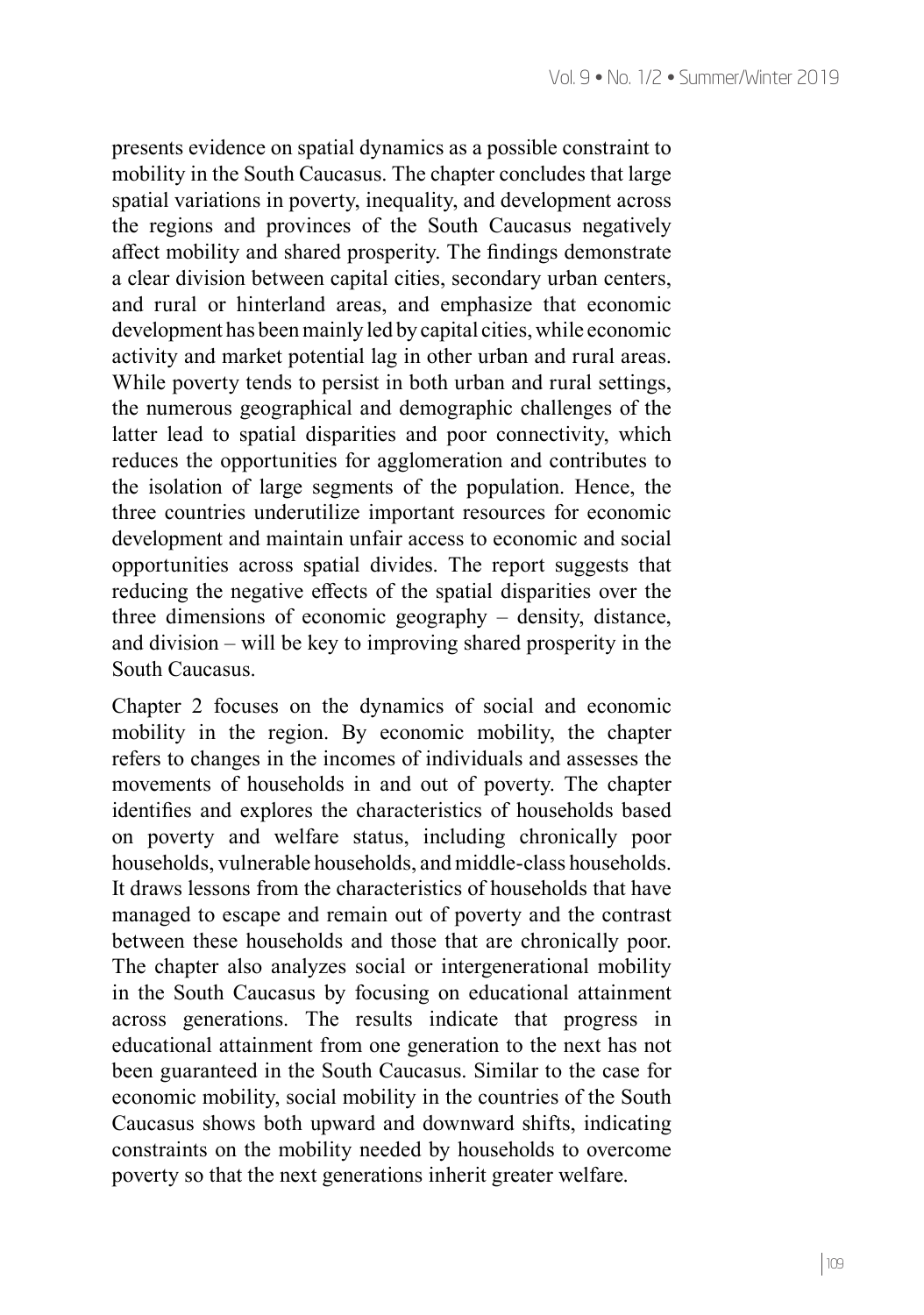Chapter 3, in turn, analyzes inequalities of opportunity in Armenia, Azerbaijan, and Georgia through an emphasis on access to labor markets. The analysis adapts the human opportunity index (HOI) framework of Barros et al. (2009, 2010) to identify the influence of fair and unfair factors in access to good jobs. Ultimately, the chapter provides evidence that, in fact, unfair factors, such as gender, ethnicity, and parental political affiliation, account for large shares of the inequality of opportunities across the countries, while fair components of inequality, such as education and work experience, are less significant. The chapter also describes more in-depth research on the issue of human capital by exploring inequalities in access to education and basic public services among children aged 16 or younger. The findings show that, despite the high coverage rates of schooling and basic public services in the South Caucasus, learning performance tends to be poor, unequal, and dependent on the socioeconomic circumstances and geographical location of the children. Consequently, inequality of opportunity seems to be a binding constraint on mobility in the South Caucasus. According to the report, the unfair distribution of good jobs and of the basic inputs of human capital accumulation unfairly prevents individuals from taking advantage of opportunities in labour markets.

The final chapter adapts the policy framework from the World Development Report 2009 to identify relevant policy instruments to address the barriers to mobility in each country, including: (a) horizontal policies that promote mobility across the economy and society; (b) hard and soft infrastructure that connects people, geographical and administrative areas, and markets; and (c) interventions that target and provide incentives to specific areas and sectors of the population. The chapter then maps the lessons from the detailed mobility analysis in chapters 1–3 and other research results into relevant, practical policy recommendations to foster mobility in each country of the South Caucasus. The recommendations cover crucial ideas, such as understanding and removing the constraints to the development of lagging districts; leveraging opportunities for agglomeration; linking geographical areas, peoples, and markets; fostering equality in access to better jobs; and making sure that high-quality education and basic services are available to all individuals and areas.